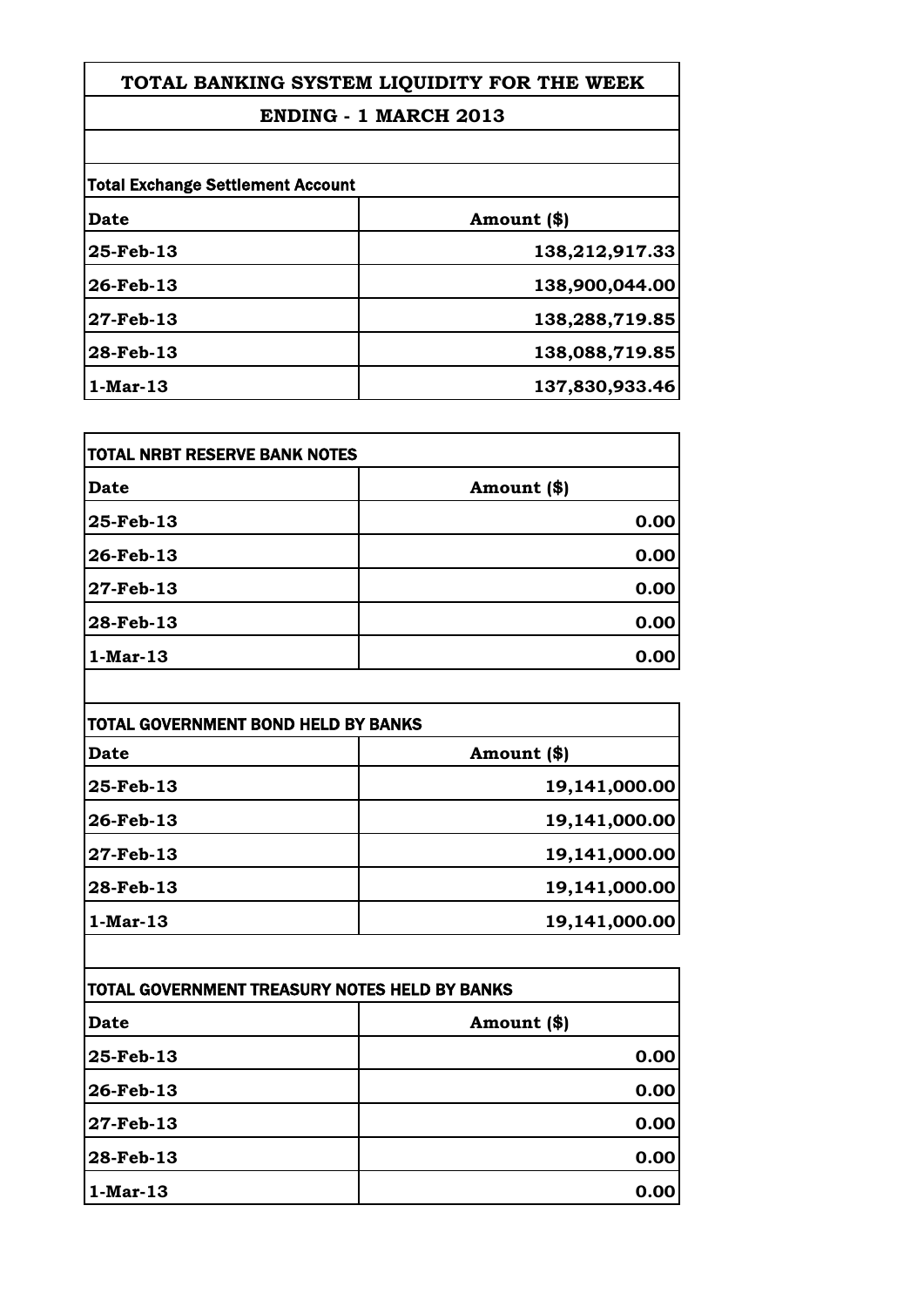### **ENDING - 8 MARCH 2013**

| <b>Total Exchange Settlement Account</b> |                |
|------------------------------------------|----------------|
| Date                                     | Amount (\$)    |
| $4$ -Mar-13                              | 137,398,693.96 |
| $5-Mar-13$                               | 136,599,566.71 |
| $6$ -Mar-13                              | 140,045,397.28 |
| $7-Mar-13$                               | 140,256,709.91 |
| 8-Mar-13                                 | 138,608,907.09 |

| <b>TOTAL NRBT RESERVE BANK NOTES</b> |             |
|--------------------------------------|-------------|
| Date                                 | Amount (\$) |
| $4-Mar-13$                           | 0.00        |
| $5$ -Mar-13                          | 0.00        |
| $6$ -Mar-13                          | 0.00        |
| $7-Mar-13$                           | 0.00        |
| 8-Mar-13                             | 0.00        |

| Date        | Amount (\$)   |
|-------------|---------------|
|             |               |
| $4-Mar-13$  | 19,141,000.00 |
| 5-Mar-13    | 19,141,000.00 |
| $6$ -Mar-13 | 19,141,000.00 |
| 7-Mar-13    | 19,141,000.00 |
| 8-Mar-13    | 19,141,000.00 |

| TOTAL GOVERNMENT TREASURY NOTES HELD BY BANKS |             |
|-----------------------------------------------|-------------|
| Date                                          | Amount (\$) |
| $4-Mar-13$                                    | 0.00        |
| $5-Mar-13$                                    | 0.00        |
| $6$ -Mar-13                                   | 0.00        |
| 7-Mar-13                                      | 0.00        |
| 8-Mar-13                                      | 0.00        |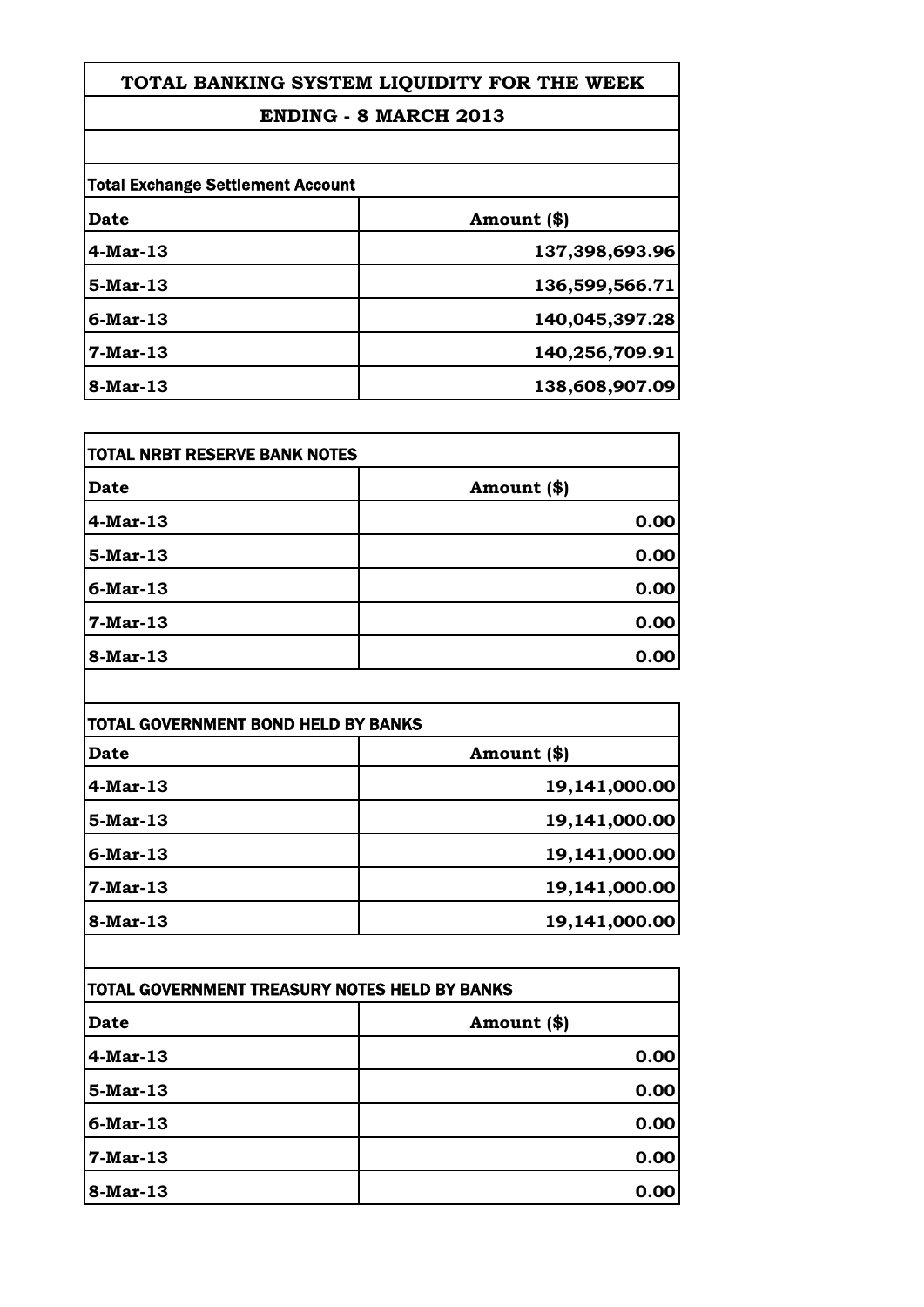# **ENDING - 15 MARCH 2013**

| <b>Total Exchange Settlement Account</b> |                |
|------------------------------------------|----------------|
| Date                                     | Amount (\$)    |
| $11$ -Mar-13                             | 139,040,642.39 |
| $12$ -Mar-13                             | 139,040,642.39 |
| $13$ -Mar-13                             | 139,088,649.80 |
| 14-Mar-13                                | 140,422,106.52 |
| 15-Mar-13                                | 137,417,640.06 |

| TOTAL NRBT RESERVE BANK NOTES |             |
|-------------------------------|-------------|
| Date                          | Amount (\$) |
| $11-Mar-13$                   | 0.00        |
| 12-Mar-13                     | 0.00        |
| 13-Mar-13                     | 0.00        |
| 14-Mar-13                     | 0.00        |
| 15-Mar-13                     | 0.00        |

| <b>TOTAL GOVERNMENT BOND HELD BY BANKS</b> |               |
|--------------------------------------------|---------------|
| Date                                       | Amount (\$)   |
| $11$ -Mar-13                               | 19,341,000.00 |
| $12$ -Mar-13                               | 19,341,000.00 |
| 13-Mar-13                                  | 19,341,000.00 |
| 14-Mar-13                                  | 19,341,000.00 |
| 15-Mar-13                                  | 19,341,000.00 |

| TOTAL GOVERNMENT TREASURY NOTES HELD BY BANKS |             |
|-----------------------------------------------|-------------|
| Date                                          | Amount (\$) |
| $11-Mar-13$                                   | 0.00        |
| 12-Mar-13                                     | 0.00        |
| 13-Mar-13                                     | 0.00        |
| 14-Mar-13                                     | 0.00        |
| 15-Mar-13                                     | 0.00        |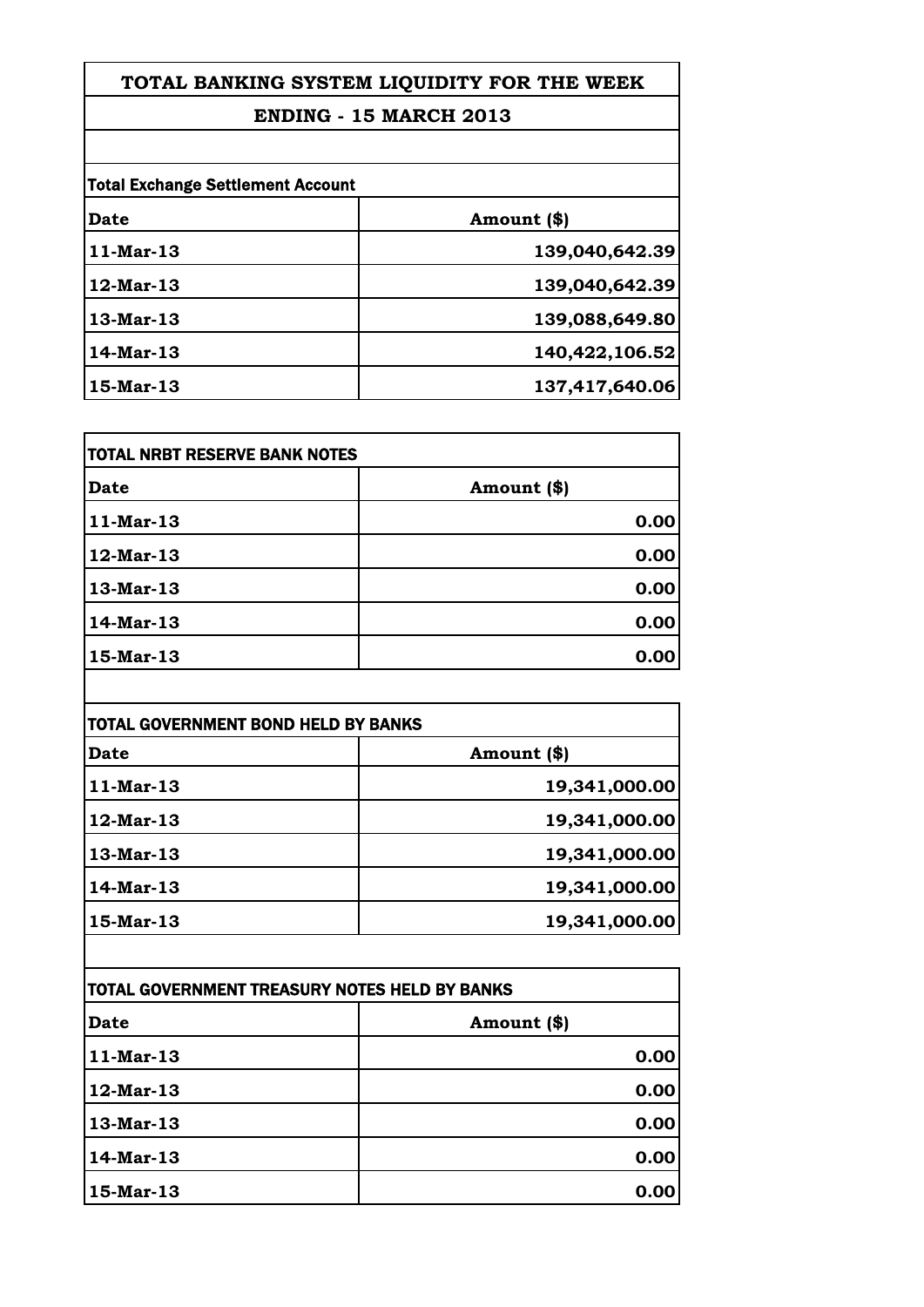### **ENDING - 22 MARCH 2013**

| <b>Total Exchange Settlement Account</b> |                |
|------------------------------------------|----------------|
| Date                                     | Amount (\$)    |
| 18-Mar-13                                | 135,775,687.84 |
| $19$ -Mar-13                             | 134,594,725.29 |
| $20$ -Mar-13                             | 131,786,182.36 |
| $21$ -Mar-13                             | 131,802,668.37 |
| $22$ -Mar-13                             | 131,283,922.54 |

| TOTAL NRBT RESERVE BANK NOTES |             |
|-------------------------------|-------------|
| Date                          | Amount (\$) |
| 18-Mar-13                     | 0.00        |
| 19-Mar-13                     | 0.00        |
| 20-Mar-13                     | 0.00        |
| 21-Mar-13                     | 0.00        |
| 22-Mar-13                     | 0.00        |

| TOTAL GOVERNMENT BOND HELD BY BANKS |               |
|-------------------------------------|---------------|
| Date                                | Amount (\$)   |
| 18-Mar-13                           | 19,341,000.00 |
| 19-Mar-13                           | 19,341,000.00 |
| 20-Mar-13                           | 19,341,000.00 |
| 21-Mar-13                           | 19,341,000.00 |
| 22-Mar-13                           | 19,341,000.00 |

| TOTAL GOVERNMENT TREASURY NOTES HELD BY BANKS |             |
|-----------------------------------------------|-------------|
| Date                                          | Amount (\$) |
| 18-Mar-13                                     | 0.00        |
| 19-Mar-13                                     | 0.00        |
| 20-Mar-13                                     | 0.00        |
| 21-Mar-13                                     | 0.00        |
| 22-Mar-13                                     | 0.00        |